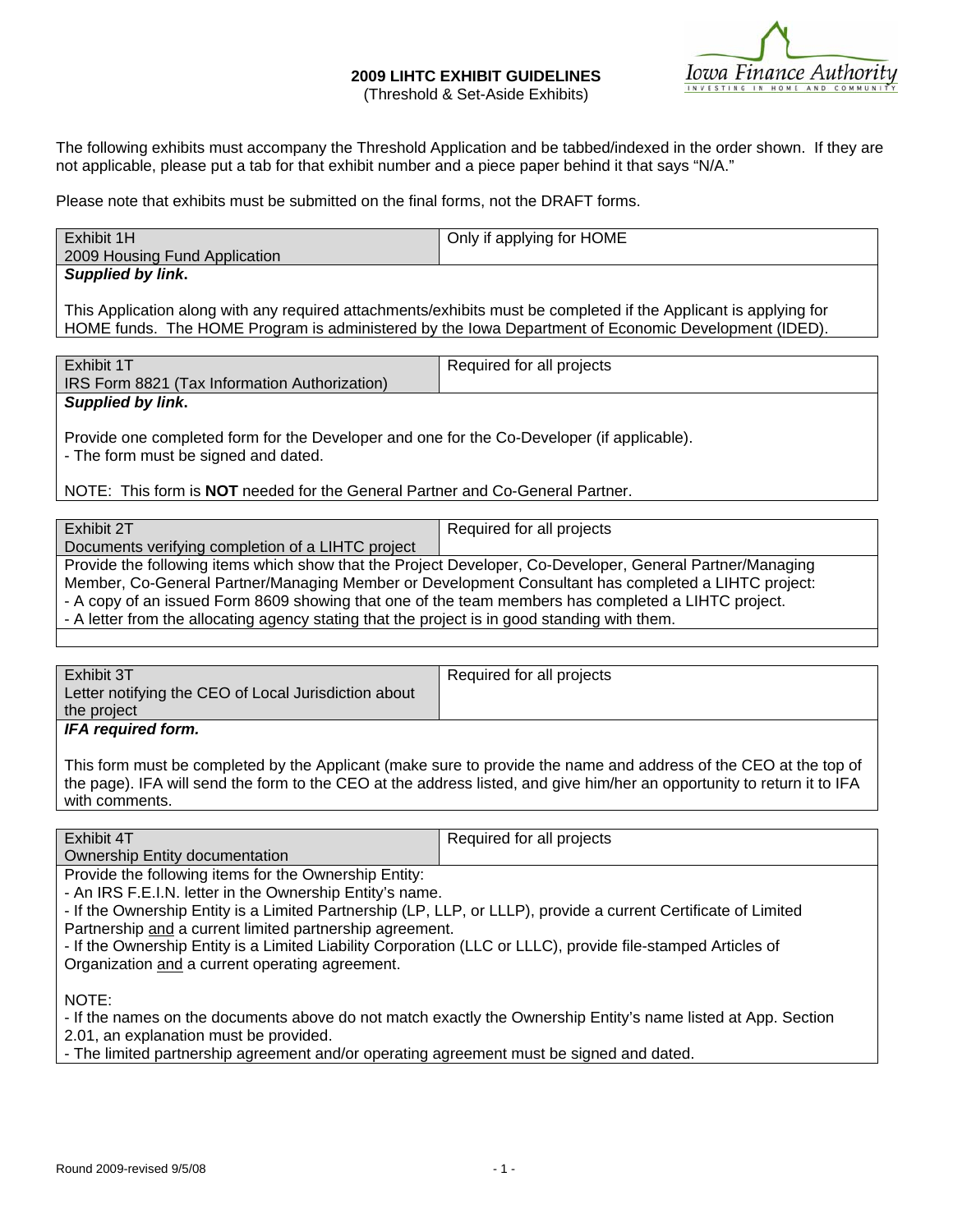| Exhibit 5T                                                                                                     | Required for all projects                                                                                           |  |
|----------------------------------------------------------------------------------------------------------------|---------------------------------------------------------------------------------------------------------------------|--|
| Owner Representative (General Partner/Managing                                                                 |                                                                                                                     |  |
| Member) documentation                                                                                          |                                                                                                                     |  |
|                                                                                                                | Provide the following items for the General Partner/Managing Member (GP/MM) AND the Co-General Partner/Co-          |  |
| Managing Member (if applicable):                                                                               |                                                                                                                     |  |
|                                                                                                                | - If the GP/MM is a Limited Partnership (LP, LLP, LLLP), provide a current Certificate of Limited Partnership and a |  |
| current limited partnership agreement.                                                                         |                                                                                                                     |  |
|                                                                                                                | - If the GP/MM is a Limited Liability Company (LLC or LLLC), provide file-stamped Articles of Organization and a    |  |
| current operating agreement.                                                                                   |                                                                                                                     |  |
|                                                                                                                | - If the GP/MM is a Corporation, provide file-stamped Articles of Organization, By-laws, and Board Resolution       |  |
| approving actions of corporation concerning the proposed tax credit development.                               |                                                                                                                     |  |
|                                                                                                                |                                                                                                                     |  |
| NOTE:                                                                                                          |                                                                                                                     |  |
|                                                                                                                | - If the names on the documents above do not match exactly the GP/MM's and Co-GP's/Co-MM's names listed on          |  |
| the Application, an explanation must be provided.                                                              |                                                                                                                     |  |
| - The limited partnership agreement and/or operating agreement must be signed and dated.                       |                                                                                                                     |  |
|                                                                                                                |                                                                                                                     |  |
| Exhibit 6T                                                                                                     | Required for all projects                                                                                           |  |
| Letters of intent from lending institutions                                                                    |                                                                                                                     |  |
| A letter of intent must be provided for all private construction and permanent financing sources listed on the |                                                                                                                     |  |
| Threshold Application.                                                                                         |                                                                                                                     |  |
|                                                                                                                |                                                                                                                     |  |
| Each letter must be on the institution's letterhead and needs to include:                                      |                                                                                                                     |  |
| - the date                                                                                                     |                                                                                                                     |  |
| - the intended loan amount and terms                                                                           |                                                                                                                     |  |
| - signature                                                                                                    |                                                                                                                     |  |
|                                                                                                                |                                                                                                                     |  |
| NOTE: Letters must reference the correct Applicant/project name.                                               |                                                                                                                     |  |
|                                                                                                                |                                                                                                                     |  |
| Exhibit 7T                                                                                                     | Required for all projects                                                                                           |  |
| Commitment letters for all other funding sources                                                               |                                                                                                                     |  |
| (Excluding State HOME funds)                                                                                   |                                                                                                                     |  |
|                                                                                                                | A commitment letter must be provided for all other sources listed on the Threshold Application (excluding State     |  |
| HOME funds). Other sources include, but aren't limited to grants, loans, tax credits, etc.                     |                                                                                                                     |  |
|                                                                                                                |                                                                                                                     |  |
| Each letter must be from the entity making the commitment, and needs to include:                               |                                                                                                                     |  |
| - the date                                                                                                     |                                                                                                                     |  |
| - the value of commitment                                                                                      |                                                                                                                     |  |
| - interest rate and term                                                                                       |                                                                                                                     |  |
| - the purpose the funds can be used for                                                                        |                                                                                                                     |  |
| - the time limitations related to the commitment                                                               |                                                                                                                     |  |
| - signature                                                                                                    |                                                                                                                     |  |
|                                                                                                                |                                                                                                                     |  |
| NOTE: Letters must reference the correct Applicant/project name.                                               |                                                                                                                     |  |
|                                                                                                                |                                                                                                                     |  |
| Exhibit 8T                                                                                                     | • For 9% tax credit projects that did not select the Disaster                                                       |  |
| Market Study Change Information                                                                                | <b>Relief Set-Aside</b>                                                                                             |  |
|                                                                                                                | • For 9% tax credit projects that selected the Disaster Relief                                                      |  |
|                                                                                                                | Set-Aside and submitted a Pre-Application by 9-3-08                                                                 |  |

# *IFA required form.*

If no changes have been made to the project since Pre-Application, only the top half of the first page must be completed (including the signature and date). Provide only the first page of the exhibit.

If changes have been made to the project since Pre-Application, the top half of the first page must be completed (including the signature and date) along with each section where a change has been made. The entire form must be provided.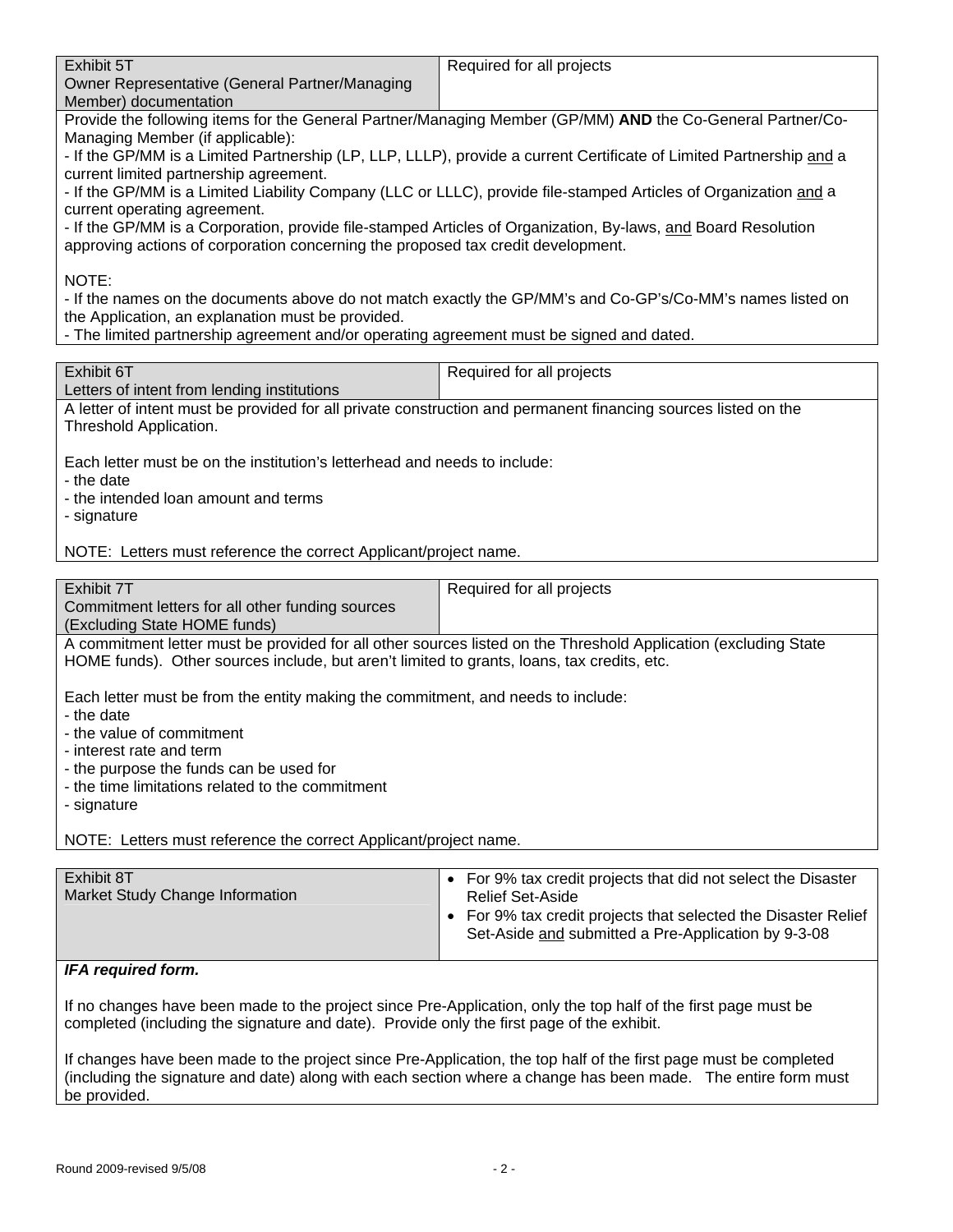| Exhibit 9T                         | Only for 9% tax credit projects that selected the Disaster |
|------------------------------------|------------------------------------------------------------|
| Pre-Application (for market study) | Relief Set-Aside but did not submit a Pre-Application by   |
|                                    | $9 - 3 - 08$                                               |

# *IFA required form.*

Provide completed form with tabbed attachments.

| Exhibit 10T                 | Only for Acq./Rehab. and Rehab. projects if answered Yes to |
|-----------------------------|-------------------------------------------------------------|
| Rental assistance contracts | App. Section 3.14                                           |
|                             | (i.e. The project has low-income units that have been       |
|                             | approved to receive rental assistance)                      |

Provide a copy of the rental assistance contract(s).

- The contract(s) must show that the low-income units were approved to receive rental assistance at time of Threshold Application.

- IFA must be able to see the project address/name and clearly tell that the contract pertains to the project.

| Exhibit 11T               | Only for Acq./Rehab. and Rehab. projects |
|---------------------------|------------------------------------------|
| Type of ownership control | (i.e. completed App. Section 8 and/or 9) |
|                           |                                          |

## *IFA required form*

List each building street address and complete all columns for each building. (Put "N/A" where needed.)

- The number of buildings and the building address/letter for each must match those listed in the Application.
- The acquisition cost of the buildings should match what is listed in the Purchase Agreement.
- The Expiration Date of the Purchase Contract (or other document listed) must at a minimum be 1) the date the IFA Board approves the tax credit recommendations in March 2009 (for non Disaster Relief projects) or 2) the date the IFA Board approves the tax credit recommendations in January 2009 (for Disaster Relief projects). In addition, the expiration date must match the date listed at App. Section 5.04.

| Exhibit 12T                              | Only for Acq./Rehab. or Rehab. projects that entered a      |
|------------------------------------------|-------------------------------------------------------------|
| Rehabilitation amount for each building. | I number of 1 or greater in App. Section 9.01.              |
|                                          | (i.e. number of buildings with rehabilitation expenditures) |

Provide the following for each building that has rehabilitation expenditures:

- building address or number

- amount of total rehabilitation expenditures for the building

- expected amount of rehabilitation expenditures that will be allowable to or substantially benefit the affordable units in the building

- answer the question, "Did the Applicant acquire the building from a governmental unit?"

| Exhibit 13T     | Only for projects that answered Yes to App. Section 10.01      |
|-----------------|----------------------------------------------------------------|
| Relocation plan | (i.e. projects that require any form of temporary or permanent |
|                 | relocation of existing tenants)                                |

## *IFA required form.*

Provide completed form. In addition, attach additional sheets describing the six bulleted items listed under "Relocation Plan Details". Review items listed under "Records to be kept in compliance with relocation process" section.

| Exhibit 14T                                         | ' Only for Acq./Rehab. projects listing an amount in "Existing |
|-----------------------------------------------------|----------------------------------------------------------------|
| Eligibility under IRC 42(d)(2)(B)(ii) Ten-Year Rule | ∆ Structures" in Acq./Rehab. table in App. Section 13.01       |
| IFA reauired form.                                  |                                                                |

List each building street address and complete all columns for each building.

- The form must show that each building has 10 or more years between the date last placed-in-service and the date of acquisition.

- If the number of years is less than 10, the exception must be listed on the form or a copy of a waiver must be provided with the exhibit.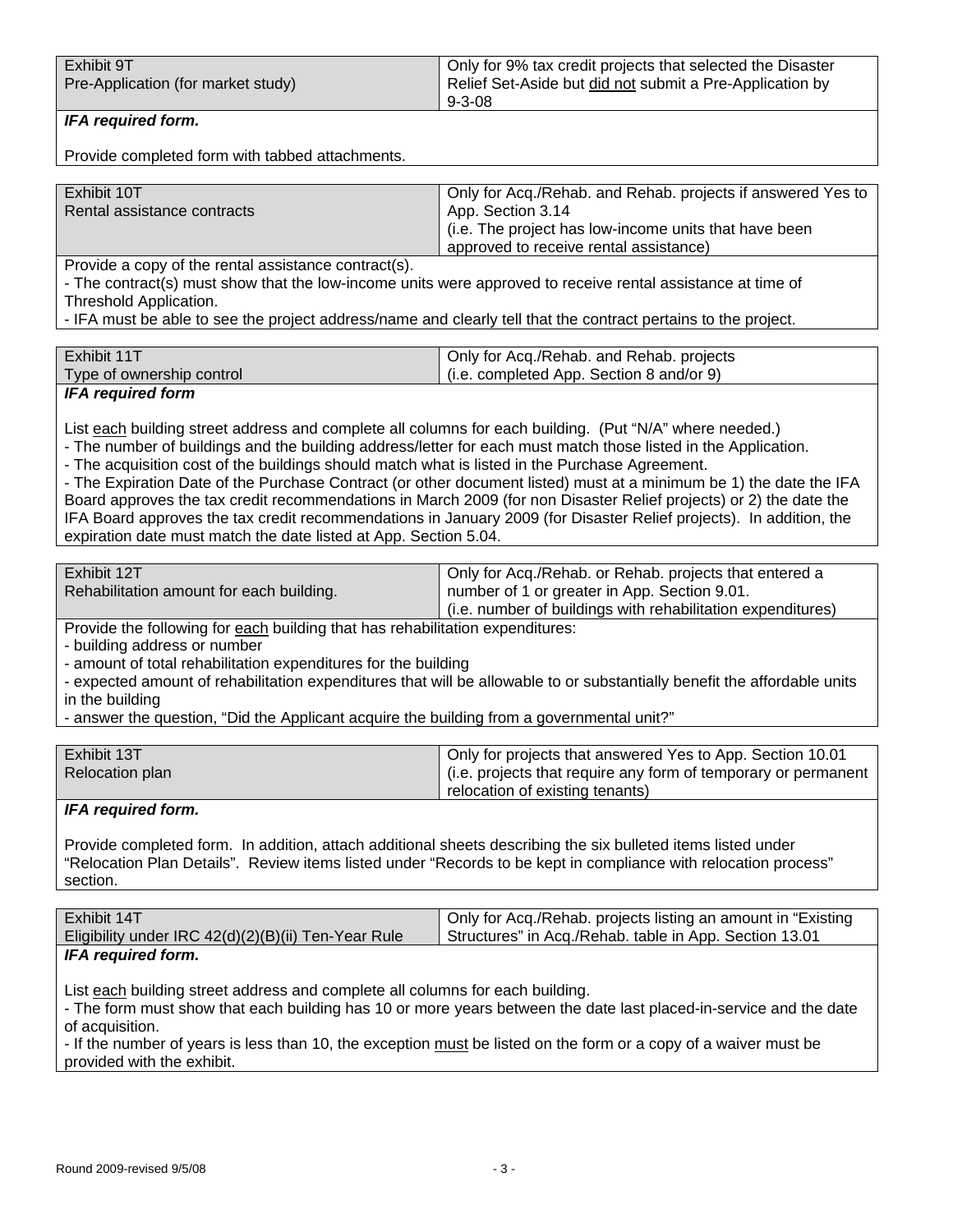| Exhibit 15T                                                          | Only if a consultant fee is listed in App. Section 13.09 |
|----------------------------------------------------------------------|----------------------------------------------------------|
| Executed copy of Consultant Agreement.                               |                                                          |
| Provide a copy of the agreement with the Consultant for the project. |                                                          |

| - The agreement must be signed and dated.

| Exhibit 16T                                                                        | Only if answered YES to energy efficiency measures            |
|------------------------------------------------------------------------------------|---------------------------------------------------------------|
| <b>Energy Efficiency</b>                                                           | question in App. Section 14.03.                               |
|                                                                                    | l (i.e. Is the Applicant proposing energy efficiency measures |
|                                                                                    | that exceed minimum construction characteristics?)            |
| Described a la sia fragmatical in atificia a tha magad to located that again again |                                                               |

- Provide a brief narrative justifying the need to exceed the cost caps.

- Provide copies of preliminary documents that show test results, engineering plan, estimate of energy cost savings, and comprehensive cost estimate.

| Exhibit 17T                                                   | Only if answered YES to App. Section 16.01 |
|---------------------------------------------------------------|--------------------------------------------|
| Documents relating to syndication or other sale or            |                                            |
|                                                               |                                            |
| exchange of tax credit interest to investors                  |                                            |
| Provide a letter of intent from the Syndicator that includes: |                                            |
| - The correct name of the Applicant/project.                  |                                            |
| Tey Overlit mulation information                              |                                            |

- Tax Credit pricing information.

| Exhibit 18T                                                                                                 | Only if answered NO to App. Section 16.01               |
|-------------------------------------------------------------------------------------------------------------|---------------------------------------------------------|
| Utility Allowance Chart                                                                                     | (i.e. the owner is not paying for all of the utilities) |
| Drevials meast researt DUA UUD, Dural Davalameant ar Hills: Company desumentation opening source of utility |                                                         |

Provide most recent PHA, HUD, Rural Development or Utility Company documentation showing source of utility calculations.

The chart provided should:

- have an effective date on it

- be for the correct project type - have the applicable utility amounts circled

- be the most current version available

- not be more than 13 months old (10-1-07) If it is, a statement from the provider needs to be provided confirming

that the utility allowances are current.

NOTE: The amounts circled must match the amounts listed in App. Section 18.01, and the totals must match the utility allowances entered in App. Section 4.15.

| Exhibit 1B                                                                                                                                                                                     | Required for all projects                                                                                          |  |
|------------------------------------------------------------------------------------------------------------------------------------------------------------------------------------------------|--------------------------------------------------------------------------------------------------------------------|--|
| Evidence of site control                                                                                                                                                                       |                                                                                                                    |  |
| Provide documentation evidencing control or ownership of site(s), such as:                                                                                                                     |                                                                                                                    |  |
| - Purchase Contract                                                                                                                                                                            |                                                                                                                    |  |
| - Option                                                                                                                                                                                       |                                                                                                                    |  |
| - Recorded Warranty Deed                                                                                                                                                                       |                                                                                                                    |  |
| - Executed long-term land lease through compliance/extended use period                                                                                                                         |                                                                                                                    |  |
| - Master Lease                                                                                                                                                                                 |                                                                                                                    |  |
| - Sandwich Lease                                                                                                                                                                               |                                                                                                                    |  |
|                                                                                                                                                                                                |                                                                                                                    |  |
| - The legal description of the property must be included.                                                                                                                                      |                                                                                                                    |  |
| - If the legal description includes the number of acres of the site(s), and that number differs from the amount of acres<br>listed in the App. Section 5.06, provide an explanation as to why. |                                                                                                                    |  |
|                                                                                                                                                                                                |                                                                                                                    |  |
| - If the address(es) referenced in the documentation do not exactly match those listed in App. Section 3.02, provide<br>an explanation as to why.                                              |                                                                                                                    |  |
| - The expiration date of the Purchase Contract (or other document listed) must at a minimum be 1) the date the IFA                                                                             |                                                                                                                    |  |
| Board approves the tax credit recommendations in March 2009 (for non Disaster Relief projects) or 2) the date the                                                                              |                                                                                                                    |  |
|                                                                                                                                                                                                | IFA Board approves the tax credit recommendations in January 2009 (for Disaster Relief projects). In addition, the |  |
| expiration date must match the date listed at App. Section 5.04.                                                                                                                               |                                                                                                                    |  |
| - The name of the seller should be the same as the name provided in App. Section 5.07.                                                                                                         |                                                                                                                    |  |
| - The purchase price listed on an Offer to Buy Real Estate & Acceptance should be the same as the total cost of land                                                                           |                                                                                                                    |  |
| listed in App. Section 3.05.                                                                                                                                                                   |                                                                                                                    |  |
| - All documents must be signed and dated.                                                                                                                                                      |                                                                                                                    |  |
|                                                                                                                                                                                                | - Be sure to include copies of assignments, attachments or exhibits that are referenced in the documents above.    |  |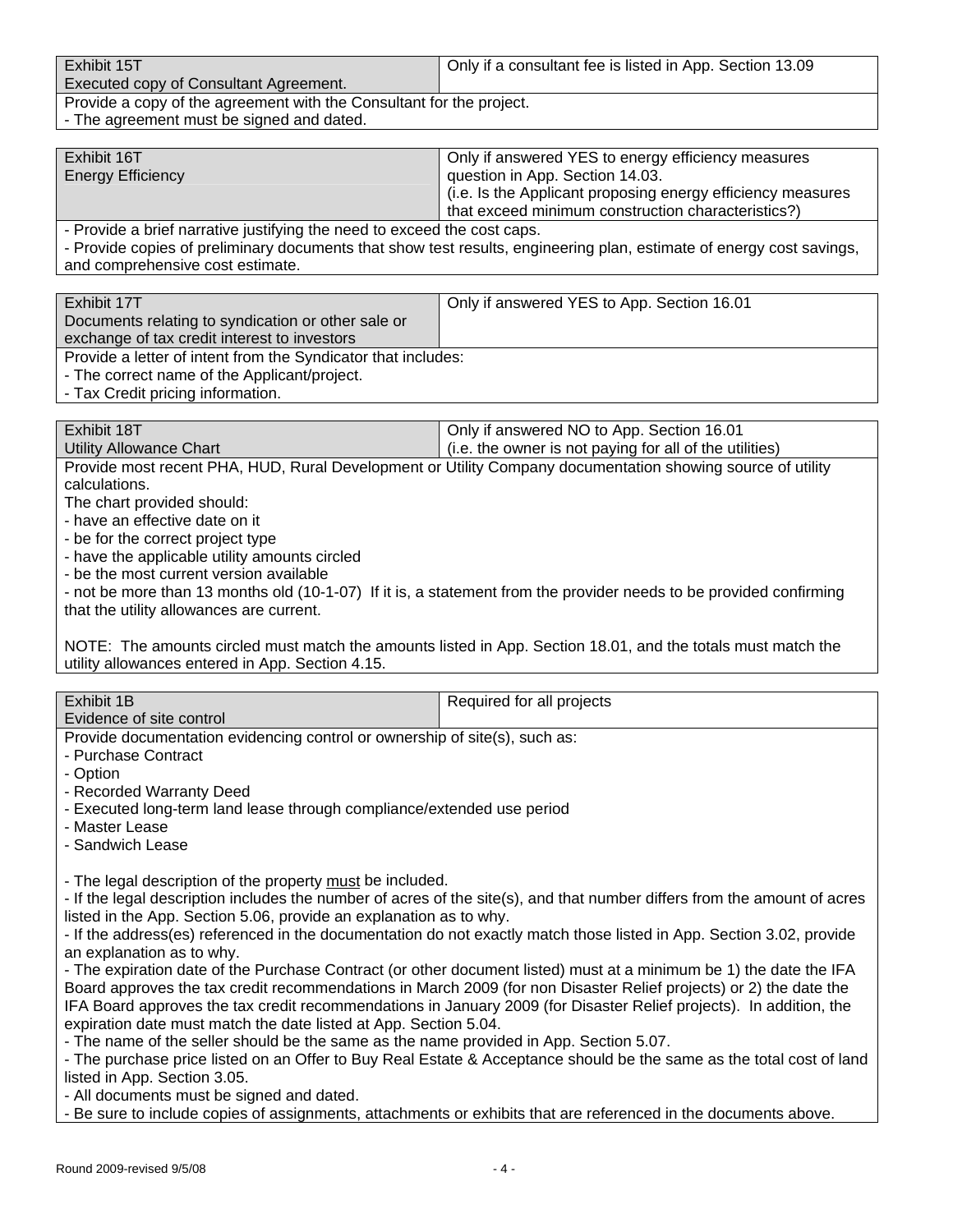| Exhibit 2B                  | Only if answered YES to App. Section 5.02 |
|-----------------------------|-------------------------------------------|
| Related party documentation |                                           |

If the land and/or building(s) are acquired from a related party, provide:

- documentation showing past transactions which substantiate the value of the property shown in the Threshold Application OR

- an appraisal by a MAI certified appraiser who is not a related party

NOTE: Document or appraisal provided cannot be over 6 months old from the Threshold Application due date.

| Exhibit 3B<br>Narrative                                                                                                                                         | Required for all projects |
|-----------------------------------------------------------------------------------------------------------------------------------------------------------------|---------------------------|
| Provide a narrative that includes a description of:<br>- the current use of the property<br>- all adjacent property land uses<br>- the surrounding neighborhood |                           |

| Exhibit 4B   | Required for all projects |
|--------------|---------------------------|
| Color photos |                           |

Provide color photos/copies of the proposed property and all adjacent properties. Photos must be labeled.

New construction

1) Go to the center of the site, and take 4 pictures looking out to the North, South, East & West.

 - Label each picture with the address and the direction taken, such as "101 Bayberry, Looking South from the center".

- 2) Looking toward the center of the site, take 4 pictures looking to the North, South, East, & West.
	- Label each picture with the address and direction taken, such as "101 Bayberry, Looking North toward center".

**Rehabilitation** 

- 1) Take pictures looking outward from all four sides of the building(s).
	- Label each picture with the address, building number, and direction taken. Example: "300 Locust, Building A, Looking North from front of building"
- 2) Take pictures looking toward all four sides of an existing building(s).
	- Label each picture with the address, building number, and direction taken. Example: "300 Locust, Building B, Looking North toward back of building"

Scattered Site

Remember to provide photos for each building of each site.

| Exhibit 5B                                                                                                           | Required for all projects |
|----------------------------------------------------------------------------------------------------------------------|---------------------------|
| Map showing site(s)                                                                                                  |                           |
| Plat map                                                                                                             |                           |
| 1) Provide a legible map on a recent official city map that shows the location of the site, the names of surrounding |                           |
| streets, and any other information of importance.                                                                    |                           |
| - If there are multiple sites, each location along with their address, must be pinpointed on the map.                |                           |
| - IFA staff must be able to read the street names                                                                    |                           |
| - Any city map will due (such as a yahoo printout, etc.)                                                             |                           |

2) Provide a plat map of the site(s) or a proposed re-platting map of the site(s).

- If there are multiple sites, you will need to submit one for each site.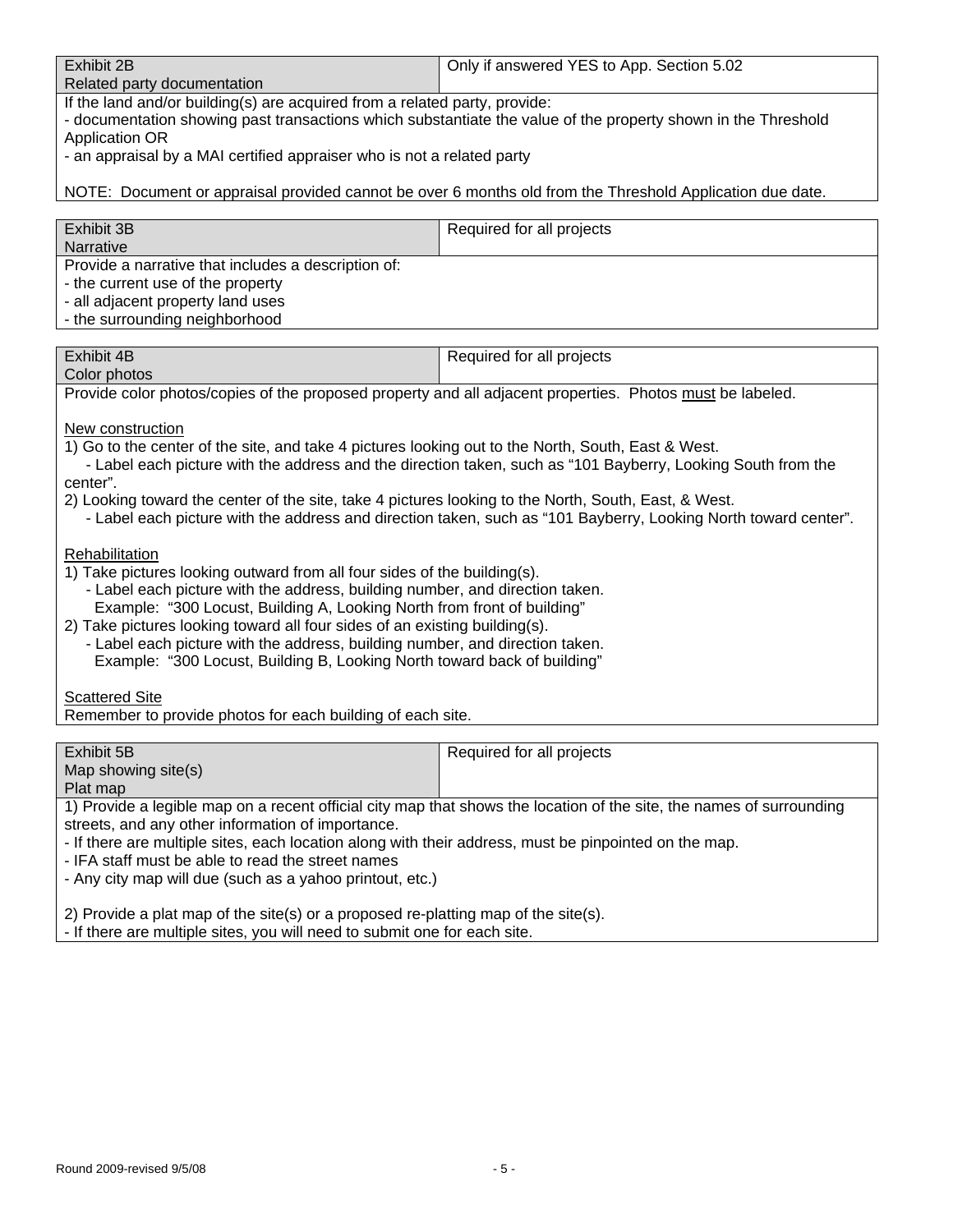| Exhibit 6B                                                  | Required for all projects |
|-------------------------------------------------------------|---------------------------|
| Site plan                                                   |                           |
| Provide site plan clearly showing and labeling:             |                           |
| - site dimensions                                           |                           |
| - easements & setbacks                                      |                           |
| - all buildings (including manager's & accessory buildings) |                           |
| - parking                                                   |                           |
| - play area                                                 |                           |
| - pool                                                      |                           |
| - garages                                                   |                           |
| - garden area                                               |                           |
| - picnic area                                               |                           |
| - walking trails                                            |                           |
| - other items at the site                                   |                           |
|                                                             |                           |
|                                                             |                           |

The site plan must be legible to IFA staff. The information provided on it must match the information provided in App. Section 4.03.

| Exhibit 7B                                                                                                   | <sup>1</sup> Only if answered YES to App. Section 5.08. |
|--------------------------------------------------------------------------------------------------------------|---------------------------------------------------------|
| Detrimental site information                                                                                 |                                                         |
| If the site or adjoining sites contain any detrimental site characteristics, the following must be provided: |                                                         |

- a remediation plan

- a budget to make the site suitable

| Exhibit 8B<br>Required for all projects |  |  |
|-----------------------------------------|--|--|
|                                         |  |  |
| Proper zoning form                      |  |  |
| <b>IFA required form</b>                |  |  |
|                                         |  |  |
| Provide completed form.                 |  |  |
|                                         |  |  |

- The form must be completed, signed and dated by the City/Municipality.

| <b>Exhibit 9B</b>               | Required for all projects |
|---------------------------------|---------------------------|
| <b>Plans and Specifications</b> |                           |

Provide plans and specifications clearly showing and labeling:

**Buildings** 

- Label each room (i.e. exercise room, computer learning center, management office, library, craft room,

maintenance room, dining room, laundry room, elevator shaft, etc.)

- List the square footage of each room

Units

- Label each room (i.e.bedroom, bathroom, kitchen, living room, exterior storage)

- Label the square footage of each unit

- Label which units are handicap accessible.

Plans and specifications must be legible to IFA staff. The information provided on it must match the information provided in App. Sections 4.01, 4.15 & 4.16.

NOTE: List the address and the building number (if applicable) on each set of plans and specs. This is especially important for scattered site projects and projects with multiple addresses or building numbers.

| Exhibit 10B                                       | Required for all projects |
|---------------------------------------------------|---------------------------|
| Minimum Development Characteristics               |                           |
| IFA required form                                 |                           |
|                                                   |                           |
| Provide completed form. Must answer each section. |                           |